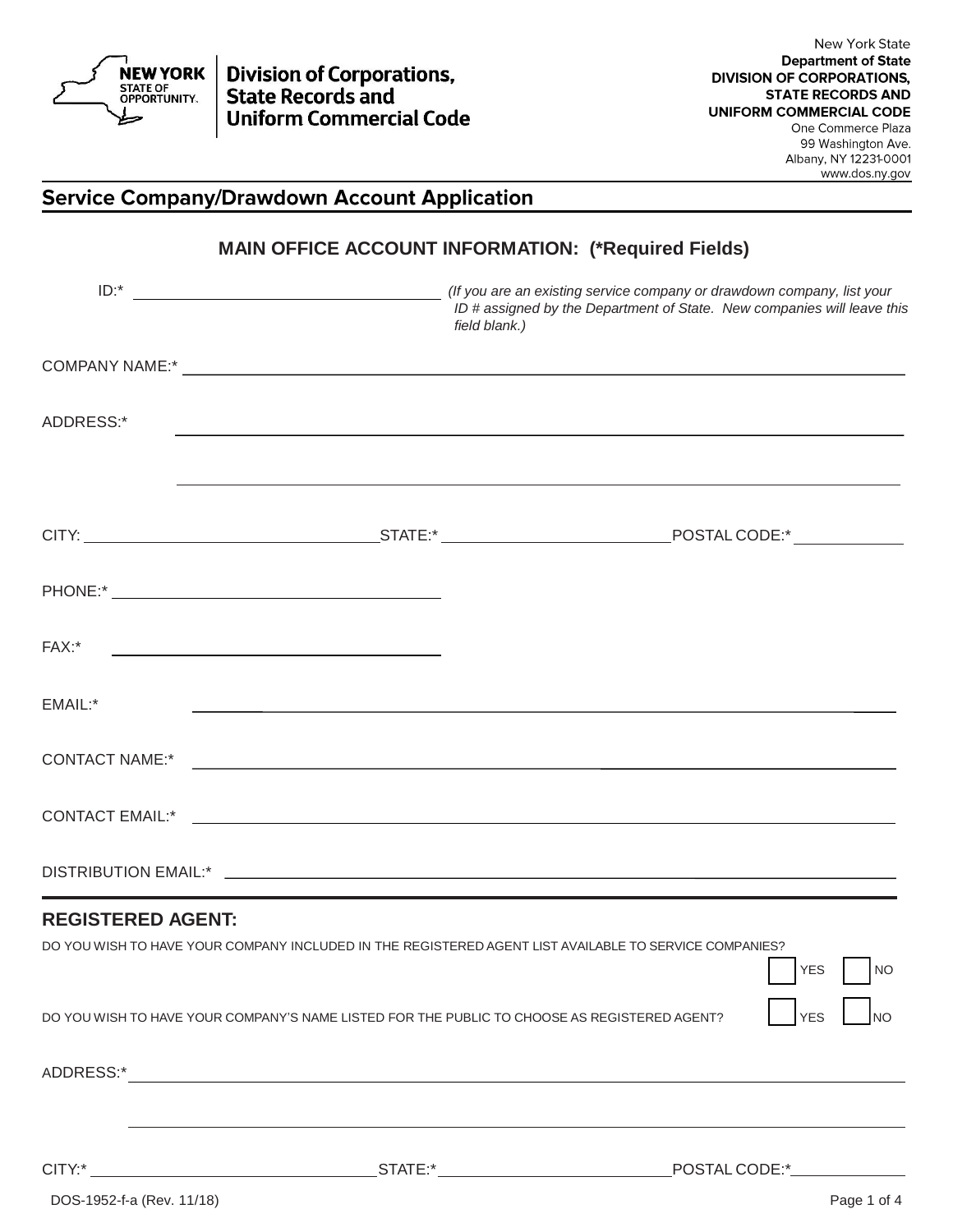| <b>SERVICE OF PROCESS:</b>                           |                                                                                                          |  |                         |
|------------------------------------------------------|----------------------------------------------------------------------------------------------------------|--|-------------------------|
|                                                      | DO YOU WISH TO HAVE YOUR COMPANY INCLUDED IN THE SERVICE OF PROCESS LIST AVAILABLE TO SERVICE COMPANIES? |  | <b>NO</b><br><b>YES</b> |
|                                                      | DO YOU WISH TO HAVE YOUR COMPANY'S NAME LISTED FOR THE PUBLIC TO CHOOSE FOR SERVICE OF PROCESS?          |  | <b>YES</b><br>NO        |
|                                                      |                                                                                                          |  |                         |
|                                                      |                                                                                                          |  |                         |
|                                                      |                                                                                                          |  |                         |
| <b>SETTINGS:</b>                                     |                                                                                                          |  |                         |
|                                                      | REQUIRE DOUBLE KEY VERIFICATION OF ENTITY NAME DURING ONLINE FILING?                                     |  | <b>YES</b><br><b>NO</b> |
| REQUIRE CUSTOMER REFERENCE NUMBER FOR ONLINE FILING? |                                                                                                          |  | <b>YES</b><br><b>NO</b> |
| ALLOW USE OF DRAWDOWN ACCOUNT FOR ONLINE FILING?     |                                                                                                          |  | <b>YES</b>              |

# Service Company/Drawdown Account Application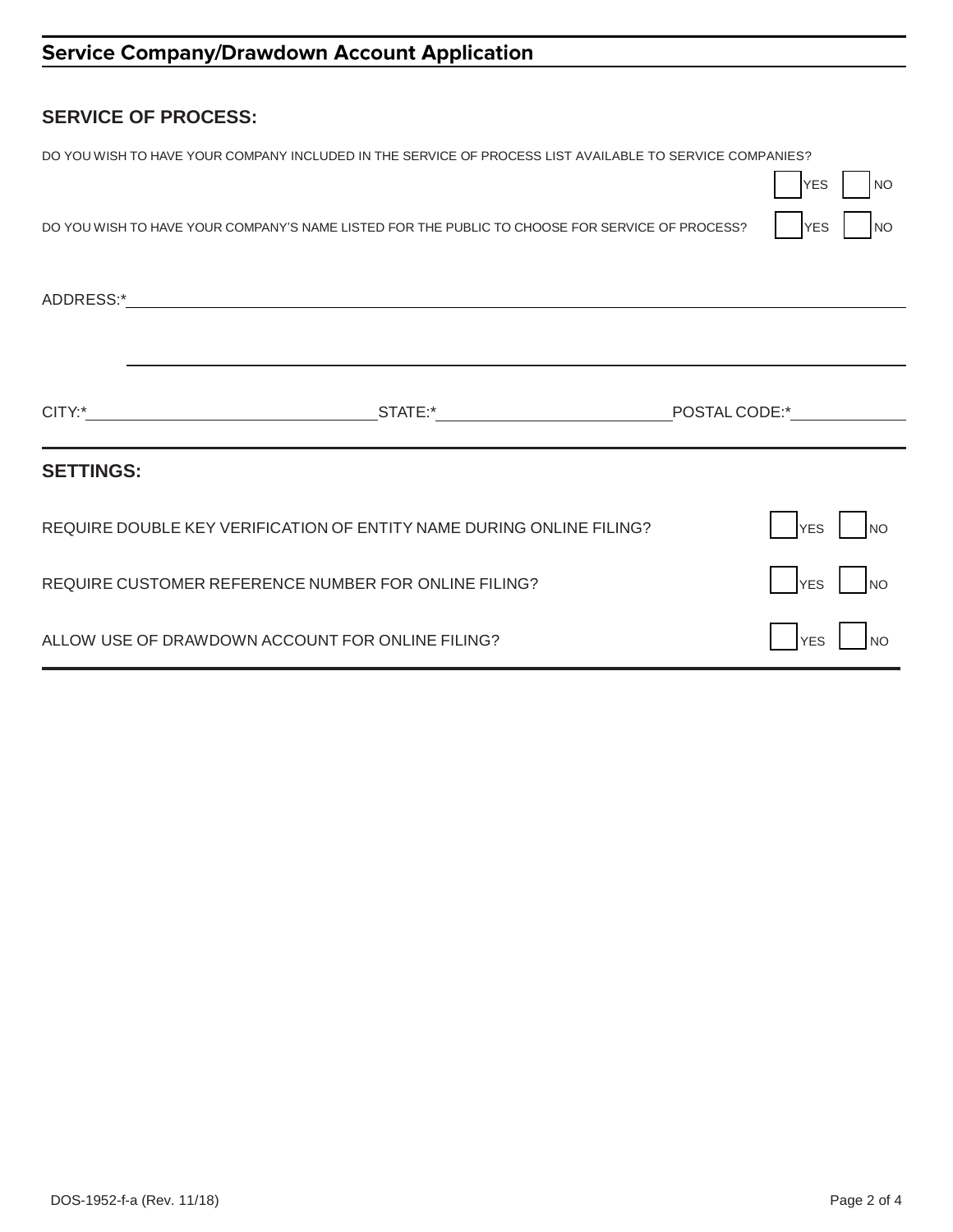# **Service Company/Drawdown Account Application**

## **ACCOUNT ADMINISTRATORS:** - You may request up to three administrative accounts **(\*Required Fields)**

|  | <b>ADMINISTRATOR 1</b> |  |
|--|------------------------|--|
|  |                        |  |

| <b>ADMINISTRATOR 2</b> |
|------------------------|
|                        |
|                        |
|                        |
| <b>ADMINISTRATOR 3</b> |
|                        |
|                        |
|                        |